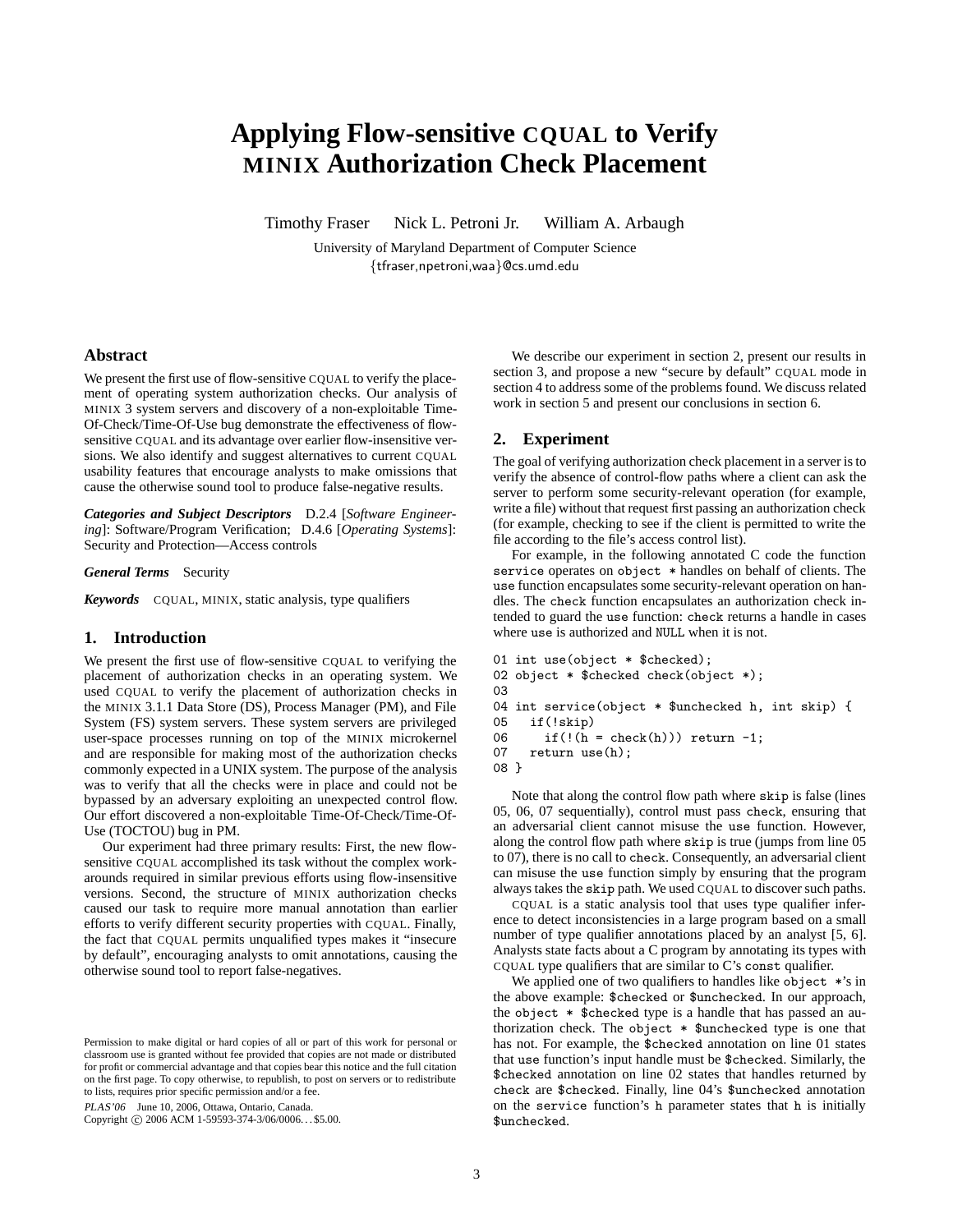When CQUAL analyzes this code statically, it determines that line 06's call to check along the !skip path changes h's type to object \* \$checked. However, CQUAL also notes that the skip path avoids this call, allowing h's type to remain object \* \$unchecked upon reaching line 07. Being unable to predict the value of skip statically, CQUAL conservatively decides that h may be either \$checked or \$unchecked at line 07. The call to use states that h must definitely be \$checked, contradicting the "either \$checked or \$unchecked" fact inferred from previous lines. This contradiction indicates the check authorization check is misplaced because a least one path misses it. Moving it out of the if(!skip) body would correct this problem.

Section 4 describes previous efforts to verify security properties using earlier flow-insensitive versions of CQUAL. Due to their lack of flow-sensitivity, these versions could not permit functions like check to change the type of a variable—a variable's type could be set only once. Changing types from \$unchecked to \$checked is essential to representing the effects of authorization checks; the lack of this feature was a significant limitation on previous efforts to verify authorization check placement with CQUAL.

To prevent CQUAL from reporting contradictions in certain harmless cases, we defined \$checked to be a subtype of \$unchecked, allowing a \$checked handle to be used in places where an \$unchecked one was expected. We took information from the System Interfaces Volume of the Single Unix Specification version 3 [15] and man pages to form our list of checks to verify .

# **3. Results**

**MINIX** *checks required more annotation.* We analyzed approximately 25,000 lines of preprocessed C code, adding 873 annotations by automatic string-replacement and 198 annotations manually. Total CQUAL runtime was less than 3 seconds on a typical laptop. During the experiment, it became apparent that the authorization check structure of some services permitted better uses of CQUAL than others in terms of manual annotation labor saved. Table 1 provides code fragments demonstrating various cases.

Section 2's code fragment represents an imaginary ideal situation for saving annotation labor. Both authorization checks and security-relevant operations are neatly encapsulated in functions. Once the analyst has annotated their prototypes, CQUAL can reason about their calls throughout the program without further help from the analyst. This ideal situation is similar to that encountered by some earlier efforts to apply CQUAL to different security properties described in section 5. Unfortunately, the actual MINIX code never had such convenient encapsulation.

The example in table 1A contains a highly-simplified representation of the PM code for sending a signal to one or more processes on behalf of an authorized client. Because a client can signal many processes with a single request to PM, PM must iterate through its array of process structures (procs, line 17), check if the client wants to signal a given entry (line 19) and authorize the send to that entry's process individually (line 20). CQUAL is of considerable help in verifying authorization check placement in complicated control flow structures such as this signal-sending loop.

Unlike the previous example, the authorization check on line 20 is not encapsulated in a function that returns a handle. Instead, it is implemented with a C comparison operator. Finding no authorization check function to annotate, the analyst must manually locate the authorization check and place a CQUAL change type operator to change the formerly \$unchecked handle's type to \$checked on the lines following a positive authorization outcome (line 21). CQUAL operators like change type affect CQUAL's analysis but do not result in executable code.

Placing change type operators requires a much larger amount of manual code examination than was required to simply annotate A: simplified PM/signal.c:check sig()

```
11 void sig_proc(proc * $checked, int);
12
13 void check_sig(proc *sender, pid_t who,
14 int sig) {<br>15 proc * $unchecked p:
     proc * $unchecked p;
16
17 for(p = kpcos[0]; p < kpcos[LAST]; p++) {
18 change_type(p, proc * $unchecked);<br>19 if(who l = n->nid) continue:
19 if(who != p->pid) continue;<br>20 if(sender->euid != p->euid)
        if(sender->euid != p->euid) continue;
21 change_type(p, proc * $checked);
22 sig_proc(p, sig);
23 }
24 }
B: simplified FS/protect.c:do chmod()
31 int do_chmod(proc *caller, char *path,
```
 $32$  mode\_t mode) {<br> $33$  inode \* \$unchecked i = name  $inode * $unchecked i = namei(path);$ 34 35 if(caller->euid != i->uid) return -1;<br>36 change type(i, inode \* \$checked): 36 change\_type(i, inode \* \$checked);<br>37 assert type(i inode \* \$checked); assert\_type(i, inode \* \$checked);  $38$  i- $>$ mode = mode;

```
39 return 0;
40 }
C: imaginary annotation omission example
```

```
51 void use(object * $checked);
52
53 object * $unchecked h;
54 h = 42;
55 use(h);
```
**Table 1.** Example annotation cases

authorization check function parameters in the previous example. Fortunately, in this example the security-relevant operation is still encapsulated in a function—sig proc. Although this case is still more work than the previous imaginary optimal example, the analyst can still save considerable labor by annotating sig proc's prototype (line 11). Four out of 23 services annotated in the experiment were of this sub-optimal but relatively convenient form.

The example in table 1B contains a highly-simplified representation of the FS code for changing inode access control settings on behalf of authorized users. In this case, neither the authorization check nor the security relevant operation are encapsulated in functions. Instead, they are implemented with C comparison and assignment operators (lines 35 and 38). In this case, the analyst must insert both a CQUAL change type operator after the authorization check to reflect a positive authorization (line 36) and a CQUAL assert\_type operator before the security-relevant operation to demand that the handle be checked at that point (line 37).

This no-encapsulation case represents the worst-case scenario for manual annotation effort and was unfortunately common in the experiment, representing 19 out of 23 annotated services. In simple functions like table 1B's example, the two CQUAL operators wound up on adjacent lines, suggesting that the function's correctness might be just as easily verified by hand. However, in more complex functions, these operators were separated by intervening instructions, putting CQUAL to better use. In 11 of the 19 worstcase services, the annotations fell in simple functions resulting in change type and assert type appearing on adjacent lines.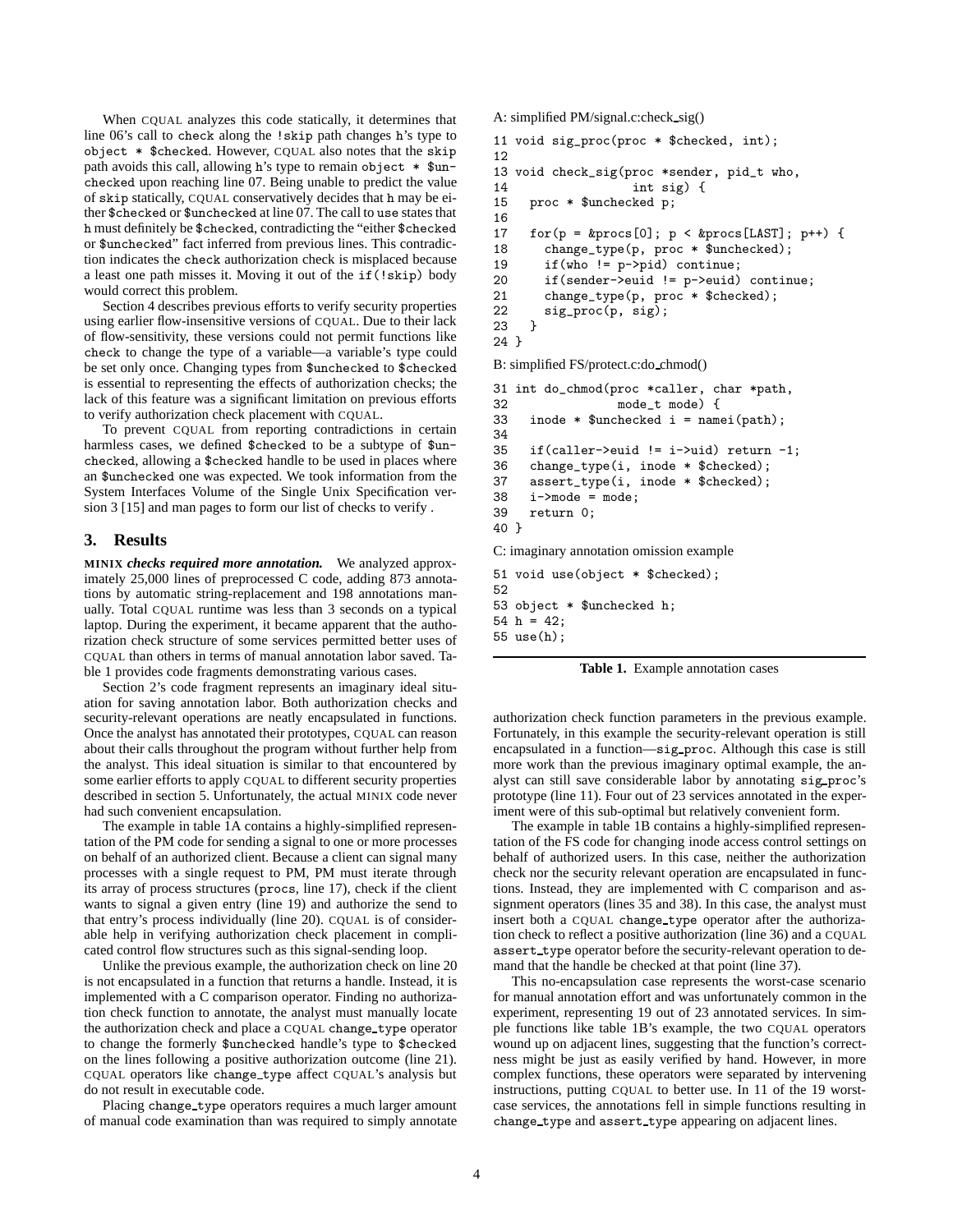**CQUAL** *is insecure by default.* Table 1C contains an imaginary example code fragment designed to explain how the fact that CQUAL permits unqualified types encourages analysts to mistakenly omit annotations, leading the otherwise sound CQUAL tool to report false-negatives.

In the 1C code fragment, the analyst has already annotated all object \* handles as \$unchecked using automatic stringreplacement, including the local variable h on line 53. The analyst has also manually annotated the use function—a function that encapsulated a security-relevant operation—indicating that it demands a \$checked input handle as a parameter (line 51). As he has not yet used the CQUAL change type operator to annotate any checks, upon running CQUAL the analyst may expect to find all calls to use—since all actual parameters to use will be \$unchecked, CQUAL should report type errors on every call.

This expectation would be wrong, however. In response to the assignment of an unqualified value on line 54, CQUAL will consider the handle h to have no qualifiers from that point in the program on, forgetting its earlier \$unchecked annotation. Upon reaching line 55, CQUAL will see that use states the constraint that h must be \$checked and, finding no contradicting qualifier on h at that point, will infer that h is indeed \$checked. As a result, CQUAL will not report the call to use, the analyst will not examine it for authorization checks, and a false-negative due to analyst error will result if an authorization check is indeed missing. If CQUAL insisted that the analyst cast the literal 42 to an annotated type like object \* \$unchecked or automatically applied such a default annotation itself, this problem would be avoided.

During the early part of the experiment, we missed the call to sig proc in table 1A's check sig example for precisely this reason, later discovering it only through manual analysis. Note that to avoid such mistakes, an analyst must take great care to search through the source for intervening assignments such as those in the for statement on line 17 of table 1A's check sig example.

We characterize the fact that CQUAL permits unannotated types rather than insisting on or providing default annotations chosen to avoid false-negatives as "insecure by default" in comparison to the "secure by default" alternative we propose in section 4. However, this aspect of CQUAL stems from a deliberate and reasonable decision to support usability by reducing typical manual annotation burdens. The usability of our potential alternative remains an open question.

*PM had a TOCTOU bug.* The analysis revealed a classic UNIX filesystem TOCTOU bug of the kind described by Bishop and Dilger [2] in the MINIX 3.1.1 PM. Note that on MINIX, PM is a user process like any other outside the microkernel.

```
91 /* make my effective uid that of my client */
92 if(access("filename", rx_mask)) return EACCES;
93 /* return effective uid to superuser status */
94 open("filename", flags);
```
On line 91 the PM impersonates its client, dropping privileges so that it may call access on line 92 to determine whether or not the client is authorized to open the file named "filename" for execution. This done, on line 93 the PM regains its full privileges and proceeds to open the file on line 94. With its full privileges restored, PM can open any file.

Unfortunately, on a traditional UNIX system, "filename" does not necessarily refer to the same file at the time of the open as it did at the time of the check. An adversarial user can ask PM to execute an allowable file with a symbolic link in its "filename" path. Once this file passes the access check, a quick adversary can then change the symbolic link so that the same "filename" points to a prohibited file by the time PM reaches open. PM will then open the prohibited file and allow the adversary to execute it.

Fortunately, MINIX 3.1.1 does not yet implement symbolic links, so this TOCTOU bug is not currently exploitable. The MINIX developers noted that the bug's discovery was timely, however, because symbolic links are scheduled for implementation in the next release [7].

If the PM's authorization check was structured like the imaginary optimal example in section 2, CQUAL might have detected the TOCTOU bug and directed our attention to it. However, this was not the case. Instead, we discovered the bug manually while trying to decide where to place CQUAL operators as in the example in table 1B.

# **4. Future work**

It is not hard to imagine a new CQUAL mode specialized for verifying authorization check placement in which a mistakenly omitted annotation could not produce a false-negative result. The current version of CQUAL will report no type errors when given an unannotated but otherwise correct input. Following the "secure by default" principle of Saltzer and Schroder [12], the specialized mode might report a maximum number of type errors when given an unannotated input.

An analyst uses the current CQUAL by first adding annotations to alert CQUAL to potential problems ("this handle is unchecked and that operation demands a checked handle") and then adds further annotations to resolve these problems ("this statement makes the handle checked"). Omitting a potential-problem annotation can lead to false-negatives. With the specialized mode, CQUAL would assume problems were everywhere, and the analyst would add annotations only to resolve them. Omissions would cause CQUAL to err on the side of caution with false-positives.

This specialized mode might be implemented by modifying CQUAL's parser to give un-annotated variables, literals, and function signatures special treatment: It might automatically annotate them in a manner designed to indicate potential problems, freeing the analyst from this critical error-prone task. Alternately, a high-level annotation-placement language similar to the one used in MECA [17] might be developed to achieve the same end.

# **5. Related work**

*There have been a number of prior static analyses of properties similar to authorization check placement.* Zhang and others used an earlier flow-insensitive version of CQUAL to verify the placement of Linux Security Module (LSM) [16] authorization hooks in the Linux kernel, finding one exploitable bug [18]. Because authorization check placement is a flow-sensitive property and Zhang's version of CQUAL was flow-insensitive, Zhang was unable to change type a variable from \$unchecked to \$checked on successful completion of an authorization check as done in this work. Instead, whenever she desired to change the type of a variable foo from \$unchecked to \$checked, she inserted a new \$checked variable bar into the code, added a statement to assign it the value of foo, and replaced subsequent uses of foo with bar. Zhang relied on an argument outside of CQUAL to show that there were no flows bypassing checks inside functions.

Ashcraft and Engler developed a technique called Metacompilation in which an analyst applies knowledge of the purpose and meaning of the constructs of a given program (function semantics, naming conventions, patterns) to extend a version of the GNU Compiler Collection with new static analysis functionality designed to verify a specific security property [1]. They used this technique to verify that untrusted input is validated before being used by security-relevant functions—a property similar to authorization check placement—finding 125 bugs in a then-current version of Linux and 12 in OpenBSD. Although Ashcraft and Engler